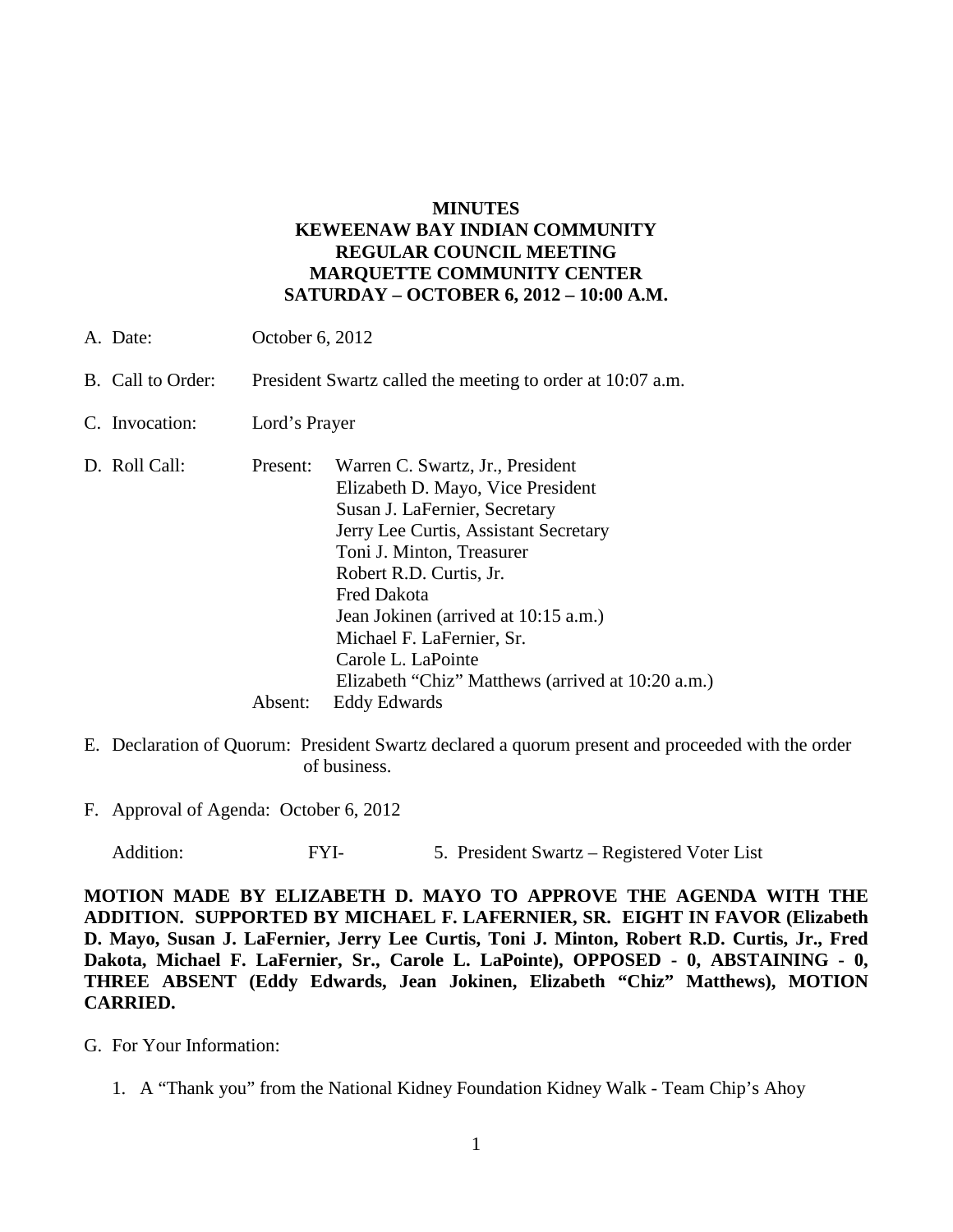- 2. An update of the Indian Land Consolidation Program activities on the L'Anse Reservation for the  $3<sup>rd</sup>$  quarter of the 2012 fiscal year
- 3. A "Notice of Award" from EPA for the Tribal Clean Water Act Section 106 Program Grant
- 4. Notification of Approved Enrollment Applications (7) October 4, 2012
- 5. Registered Voter List

## **Jean Jokinen arrived at 10:15 a.m.**

H. President's Report/September 2012 – Verbal Report

## **Elizabeth Matthews arrived at 10:20 a.m.**

**MOTION MADE BY ELIZABETH D. MAYO TO APPROVE THE SEPTEMBER 2012 PRESIDENT'S REPORT. SUPPORTED BY CAROLE L. LAPOINTE. TEN IN FAVOR (Elizabeth D. Mayo, Susan J. LaFernier, Jerry Lee Curtis, Toni J. Minton, Robert R.D. Curtis, Jr., Fred Dakota, Jean Jokinen, Michael F. LaFernier, Sr., Carole L. LaPointe, Elizabeth "Chiz" Matthews), OPPOSED - 0, ABSTAINING - 0, ONE ABSENT (Eddy Edwards), MOTION CARRIED.**

I. Secretary's Report/September 2012 – available for your review

**MOTION MADE BY ELIZABETH D. MAYO TO APPROVE THE SEPTEMBER 2012 SECRETARY'S REPORT. SUPPORTED BY TONI J. MINTON. TEN IN FAVOR (Elizabeth D. Mayo, Susan J. LaFernier, Jerry Lee Curtis, Toni J. Minton, Robert R.D. Curtis, Jr., Fred Dakota, Jean Jokinen, Michael F. LaFernier, Sr., Carole L. LaPointe, Elizabeth "Chiz" Matthews), OPPOSED - 0, ABSTAINING - 0, ONE ABSENT (Eddy Edwards), MOTION CARRIED.**

J. Treasurer's Report/September 2012 – Verbal Report

**MOTION MADE BY MICHAEL F. LAFERNIER, SR. TO APPROVE THE SEPTEMBER 2012 TREASURER'S REPORT. SUPPORTED BY ELIZABETH "CHIZ" MATTHEWS. TEN IN FAVOR (Elizabeth D. Mayo, Susan J. LaFernier, Jerry Lee Curtis, Toni J. Minton, Robert R.D. Curtis, Jr., Fred Dakota, Jean Jokinen, Michael F. LaFernier, Sr., Carole L. LaPointe, Elizabeth "Chiz" Matthews), OPPOSED - 0, ABSTAINING - 0, ONE ABSENT (Eddy Edwards), MOTION CARRIED.**

K. CEO's Report/September 2012 – available for your review [also available on ojibwa.com]

**MOTION MADE BY CAROLE L. LAPOINTE TO APPROVE THE SEPTEMBER 2012 CEO'S REPORT. SUPPORTED BY MICHAEL F. LAFERNIER, SR. TEN IN FAVOR (Elizabeth D. Mayo, Susan J. LaFernier, Jerry Lee Curtis, Toni J. Minton, Robert R.D. Curtis, Jr., Fred Dakota, Jean Jokinen, Michael F. LaFernier, Sr., Carole L. LaPointe, Elizabeth "Chiz" Matthews), OPPOSED - 0, ABSTAINING - 0, ONE ABSENT (Eddy Edwards), MOTION CARRIED.**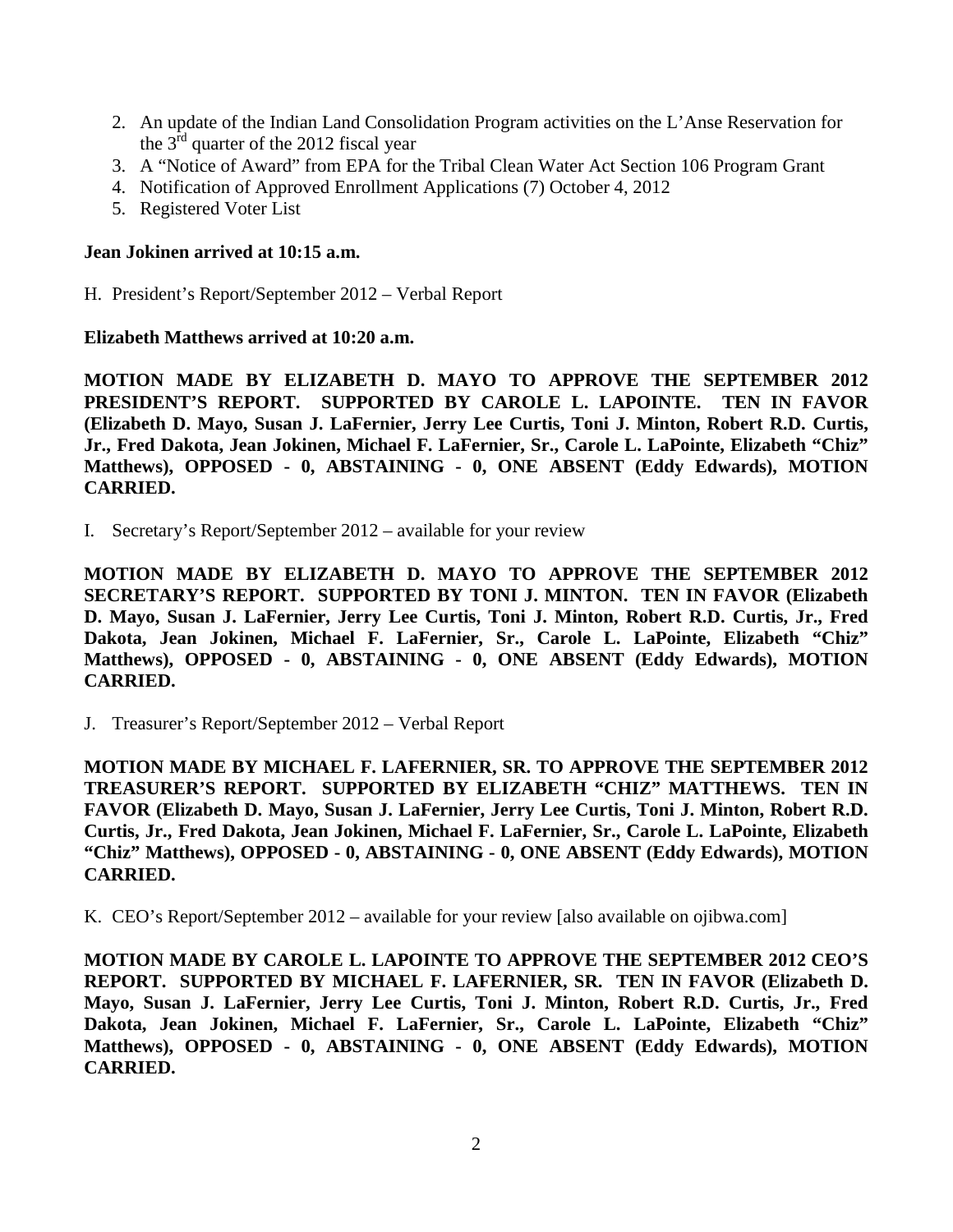L. Department Head Reports – August 2012

**MOTION MADE BY SUSAN J. LAFERNIER TO APPROVE THE AUGUST 2012 DEPARTMENT HEAD REPORTS. SUPPORTED BY ELIZABETH "CHIZ" MATTHEWS. NINE IN FAVOR (Elizabeth D. Mayo, Susan J. LaFernier, Jerry Lee Curtis, Toni J. Minton, Robert R.D. Curtis, Jr., Fred Dakota, Jean Jokinen, Carole L. LaPointe, Elizabeth "Chiz" Matthews), ONE OPPOSED (Michael F. LaFernier, Sr.), ABSTAINING - 0, ONE ABSENT (Eddy Edwards), MOTION CARRIED.**

Mike LaFernier, Sr. stated his opposition: He is opposed because they are not all turned in.

- M. Recognize Scheduled Delegation/Individuals:
	- 1. Pat Brown (not present) Marquette Seniors Christmas Party \$2,500.00 (same as last year)
	- 2. April Lindala, NMU/Martin Reinhardt, NMU CNAS Decolonizing Diet Project Update
	- 3. Sandy Carlson Christmas Check concerns The guidelines were reviewed.
	- 4. Glen Bressette, Sr. Donation request to replace Bingo machine for the D.J. Jacobetti Home for Veteran's

**MOTION MADE BY FRED DAKOTA TO APPROVE A DONATION OF UP TO \$5,000.00 FOR A BINGO MACHINE AND DISPLAY BOARD. SUPPORTED BY SUSAN J. LAFERNIER. TEN IN FAVOR (Elizabeth D. Mayo, Susan J. LaFernier, Jerry Lee Curtis, Toni J. Minton, Robert R.D. Curtis, Jr., Fred Dakota, Jean Jokinen, Michael F. LaFernier, Sr., Carole L. LaPointe, Elizabeth "Chiz" Matthews), OPPOSED - 0, ABSTAINING - 0, ONE ABSENT (Eddy Edwards), MOTION CARRIED.**

5. Geraldine Bess – Ojibwa Housing concerns – Geraldine is trying to get a house from the Ojibwa Housing Authority and claims she cannot get any help. She would like to be placed in a handicap accessible house. President Swartz will look into this.

### **Break: 11:49 a.m. – 12:00 p.m.**

President Swartz recognized the students from Northern Michigan University in attendance. (Violet Ayres' Tribal Government Class)

- N. Old Business:
	- 1. Susan LaFernier
		- a) 3rd Reading KBIC Tribal Code Title Five Adoptions Proposed Ordinance 2012-05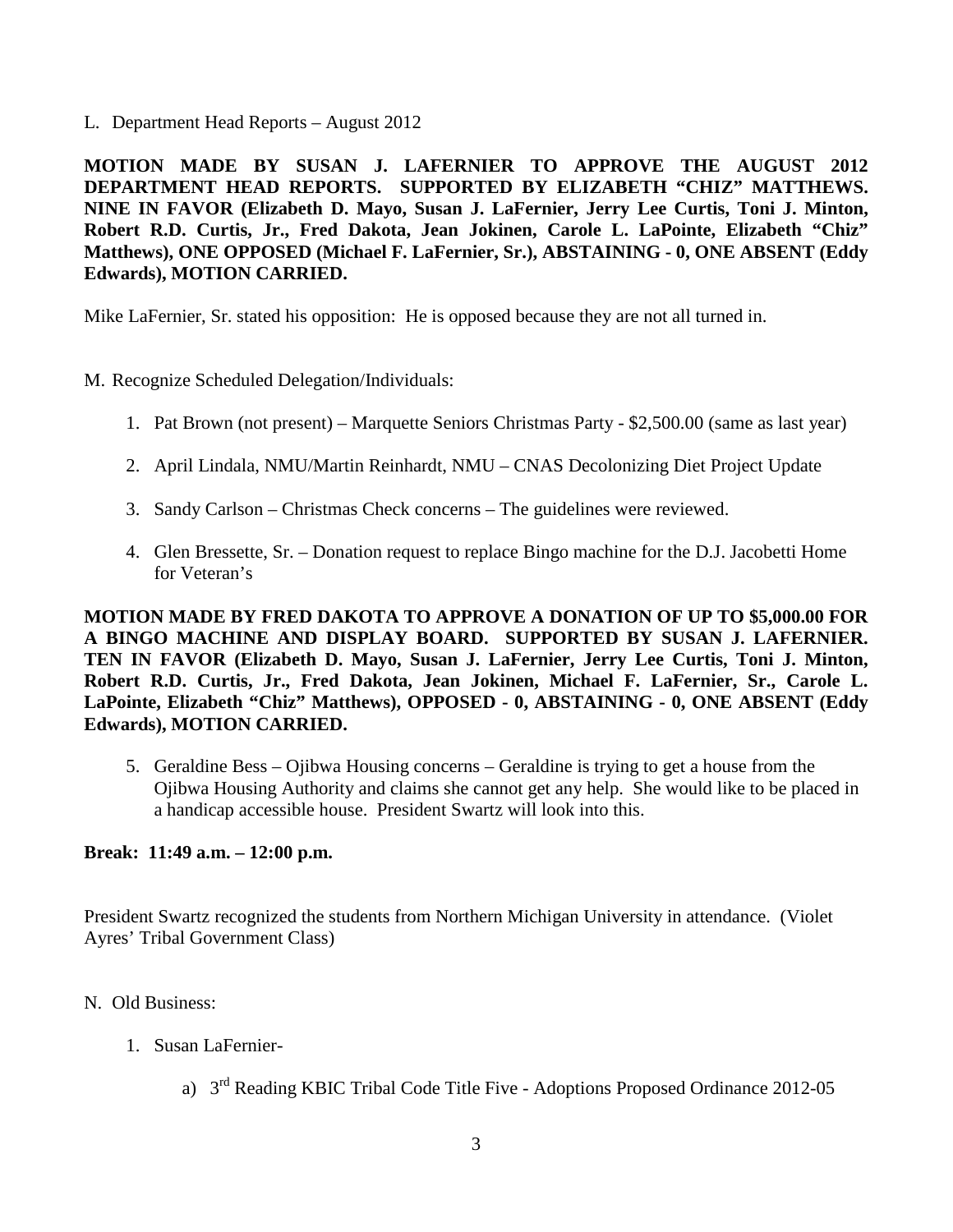President Swartz read the Legislative Process.

**MOTION MADE BY SUSAN J. LAFERNIER TO ADOPT PROPOSED ORDINANCE TITLE FIVE ADOPTIONS 2012-05. SUPPORTED BY ELIZABETH D. MAYO. NINE IN FAVOR (Elizabeth D. Mayo, Susan J. LaFernier, Jerry Lee Curtis, Toni J. Minton, Robert R.D. Curtis, Jr., Fred Dakota, Jean Jokinen, Michael F. LaFernier, Sr., Elizabeth "Chiz" Matthews), OPPOSED - 0, ONE ABSTAINING (Carole L. LaPointe), ONE ABSENT (Eddy Edwards), MOTION CARRIED.**

> b) 3<sup>rd</sup> Reading KBIC Tribal Code Title Six – Guardians and Conservators Proposed Ordinance 2012-06

Susan had one Amendment to 6.302 Powers and Duties of Tribal Social Services Upon Appointment of a Guardian in Title IV-E Eligible Cases: D. - In every Title IV-E eligible case the Court shall hold a review hearing - Change from every 90 days to "within 90 days of any prior hearing" to review the status of the placement and the progress of the case plan.

**MOTION MADE BY SUSAN J. LAFERNIER TO ADOPT AND APPROVE THE AMENDMENT TO 6.302 D. SUPPORTED BY ELIZABETH D. MAYO. TEN IN FAVOR (Elizabeth D. Mayo, Susan J. LaFernier, Jerry Lee Curtis, Toni J. Minton, Robert R.D. Curtis, Jr., Fred Dakota, Jean Jokinen, Michael F. LaFernier, Sr., Carole L. LaPointe, Elizabeth "Chiz" Matthews), OPPOSED - 0, ABSTAINING - 0, ONE ABSENT (Eddy Edwards), MOTION CARRIED.**

**MOTION MADE BY SUSAN J. LAFERNIER TO ADOPT PROPOSED ORDINANCE 2012-06 TITLE SIX GUARDIANS AND CONSERVATORS. SUPPORTED BY JERRY LEE CURTIS. TEN IN FAVOR (Elizabeth D. Mayo, Susan J. LaFernier, Jerry Lee Curtis, Toni J. Minton, Robert R.D. Curtis, Jr., Fred Dakota, Jean Jokinen, Michael F. LaFernier, Sr., Carole L. LaPointe, Elizabeth "Chiz" Matthews), OPPOSED - 0, ABSTAINING - 0, ONE ABSENT (Eddy Edwards), MOTION CARRIED.**

At this point in the meeting Jean Jokinen stated to Geraldine Bess that her niece was in a similar situation and was disabled and had to leave housing. She stated Eddy is governed by the Housing Board and Federal guidelines and that he is a fair man.

O. New Business:

1. Diana Chaudier, Election Board Chair – Approval of 2012 Primary Election Candidates

Baraga District: Michael W. Cardinal, Thomas E. Chosa, Jr., Jerry Lee Curtis, Robert A. Ellsworth, Virginia A. Jermac, Gary F. Loonsfoot, Sr., Donald B. Messer, Jr., and Warren C. Swartz, Jr.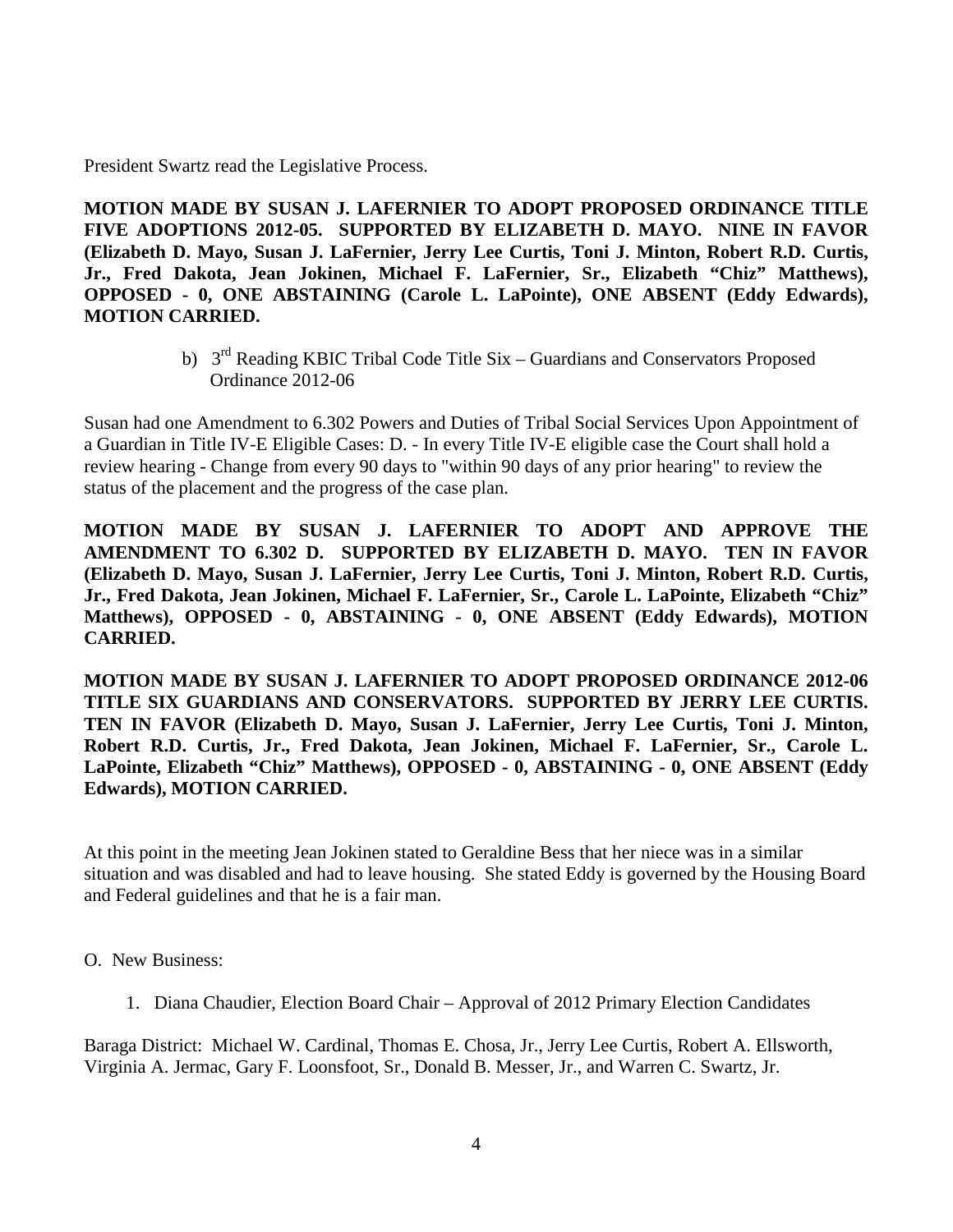L'Anse District: Edward M. Edwards, Lyndon A. Ekdahl, William E. Emery, Charles W. Gauthier, David J. Haataja, Gerald P. Jondreau, Susan J. LaFernier, and Jennifer S. Misegan.

Chief Judge: Bradley T. Dakota

**MOTION MADE BY ELIZABETH D. MAYO TO APPROVE THE TRIBAL COUNCIL AND CHIEF JUDGE CANDIDATES AS PRESENTED. SUPPORTED BY MICHAEL F. LAFERNIER, SR. EIGHT IN FAVOR (Elizabeth D. Mayo, Toni J. Minton, Robert R.D. Curtis, Jr., Fred Dakota, Jean Jokinen, Michael F. LaFernier, Sr., Carole L. LaPointe, Elizabeth "Chiz" Matthews), OPPOSED - 0, TWO ABSTAINING (Susan J. LaFernier, Jerry Lee Curtis), ONE ABSENT (Eddy Edwards), MOTION CARRIED.**

Diana announced the Chief Judge position will only appear on the General Election Ballot as there is only one candidate.

2. Robert R.D. Curtis, Jr., Outpatient Substance Abuse Program – Jason Nichols presentation of "Smoke" on November 9-10, 2012 at the OCC Gym

**MOTION MADE BY ROBERT R.D. CURTIS, JR. TO APPROVE THE AGREEMENT WITH JASON NICHOLS IN THE AMOUNT OF \$10,000.00 CONTINGENT UPON THE REVIEW OF THE SERVICES AGREEMENT FROM THE ATTORNEY'S OFFICE. SUPPORTED BY TONI J. MINTON. TEN IN FAVOR (Elizabeth D. Mayo, Susan J. LaFernier, Jerry Lee Curtis, Toni J. Minton, Robert R.D. Curtis, Jr., Fred Dakota, Jean Jokinen, Michael F. LaFernier, Sr., Carole L. LaPointe, Elizabeth "Chiz" Matthews), OPPOSED - 0, ABSTAINING - 0, ONE ABSENT (Eddy Edwards), MOTION CARRIED.**

Carrie Ashbrook asked if the Marquette kids could be included for the event. R.D. Curtis will work on including them in the event.

3. President Swartz – Debra Parrish Business License Application renewal

**MOTION MADE BY MICHAEL F. LAFERNIER, SR. TO APPROVE THE BUSINESS LICENSE RENEWAL APPLICATION FOR KEWEENAW KUSTOMS AND KWIK LUBE LLC FOR DEBRA PARRISH. SUPPORTED BY ELIZABETH D. MAYO. NINE IN FAVOR (Elizabeth D. Mayo, Susan J. LaFernier, Jerry Lee Curtis, Toni J. Minton, Robert R.D. Curtis, Jr., Fred Dakota, Michael F. LaFernier, Sr., Carole L. LaPointe, Elizabeth "Chiz" Matthews), ONE OPPOSED (Jean Jokinen), ABSTAINING - 0, ONE ABSENT (Eddy Edwards), MOTION CARRIED.**

Jean Jokinen stated she would like to see the fee waived. She believes it is a tax.

President Swartz replied it is not a tax, it is a fee.